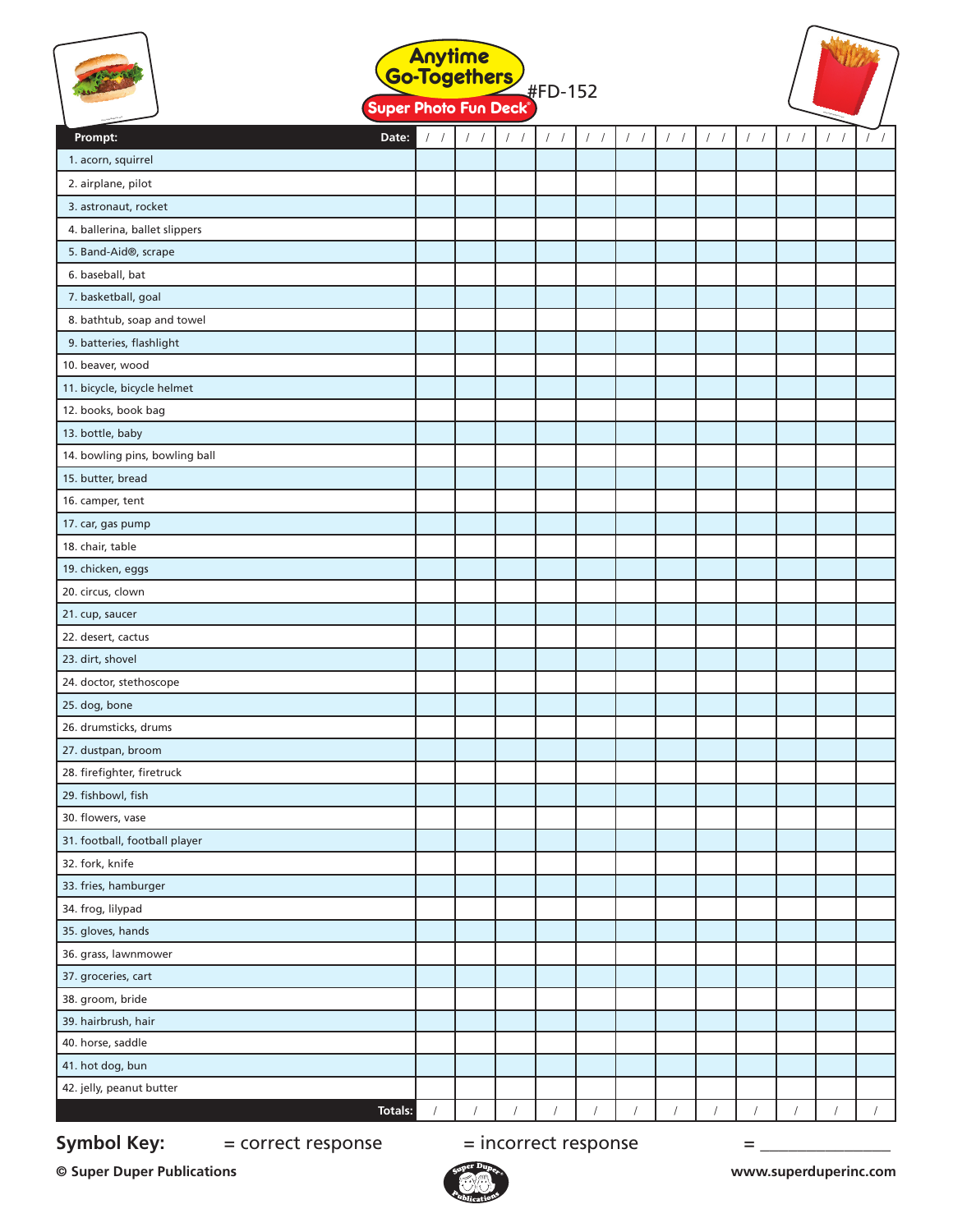|                                | Anytime<br>Go-Togethers<br>#FD-152<br>Super Photo Fun Deck® |            |       |       |       |                        |                  |                        |                  |                        |            |            |  |
|--------------------------------|-------------------------------------------------------------|------------|-------|-------|-------|------------------------|------------------|------------------------|------------------|------------------------|------------|------------|--|
| Date:<br>Prompt:               | 1/                                                          | $/$ $/$    | $/$ / | $/$ / | $/$ / | $\left  \quad \right $ | $\left  \right $ | $\left  \quad \right $ | $\left  \right $ | $\left  \quad \right $ |            |            |  |
| 43. king, queen                |                                                             |            |       |       |       |                        |                  |                        |                  |                        |            |            |  |
| 44. lamp, lightbulb            |                                                             |            |       |       |       |                        |                  |                        |                  |                        |            |            |  |
| 45. laundry, washing machine   |                                                             |            |       |       |       |                        |                  |                        |                  |                        |            |            |  |
| 46. mailbox, mail              |                                                             |            |       |       |       |                        |                  |                        |                  |                        |            |            |  |
| 47. meatballs, spaghetti       |                                                             |            |       |       |       |                        |                  |                        |                  |                        |            |            |  |
| 48. milk, cookies              |                                                             |            |       |       |       |                        |                  |                        |                  |                        |            |            |  |
| 49. monkey, banana             |                                                             |            |       |       |       |                        |                  |                        |                  |                        |            |            |  |
| 50. mouse, cheese              |                                                             |            |       |       |       |                        |                  |                        |                  |                        |            |            |  |
| 51. nails, hammer              |                                                             |            |       |       |       |                        |                  |                        |                  |                        |            |            |  |
| 52. needle, thread             |                                                             |            |       |       |       |                        |                  |                        |                  |                        |            |            |  |
| 53. paintbrush, paint          |                                                             |            |       |       |       |                        |                  |                        |                  |                        |            |            |  |
| 54. pencil sharpener, pencil   |                                                             |            |       |       |       |                        |                  |                        |                  |                        |            |            |  |
| 55. photograph, camera         |                                                             |            |       |       |       |                        |                  |                        |                  |                        |            |            |  |
| 56. piggy bank, money          |                                                             |            |       |       |       |                        |                  |                        |                  |                        |            |            |  |
| 57. pillow, bed                |                                                             |            |       |       |       |                        |                  |                        |                  |                        |            |            |  |
| 58. pom-poms, cheerleader      |                                                             |            |       |       |       |                        |                  |                        |                  |                        |            |            |  |
| 59. pool, swimmer              |                                                             |            |       |       |       |                        |                  |                        |                  |                        |            |            |  |
| 60. presents, birthday cake    |                                                             |            |       |       |       |                        |                  |                        |                  |                        |            |            |  |
| 61. rabbit, carrots            |                                                             |            |       |       |       |                        |                  |                        |                  |                        |            |            |  |
| 62. rake, leaves               |                                                             |            |       |       |       |                        |                  |                        |                  |                        |            |            |  |
| 63. razor, shave               |                                                             |            |       |       |       |                        |                  |                        |                  |                        |            |            |  |
| 64. remote control, television |                                                             |            |       |       |       |                        |                  |                        |                  |                        |            |            |  |
| 65. salt, pepper               |                                                             |            |       |       |       |                        |                  |                        |                  |                        |            |            |  |
| 66. screw, screwdriver         |                                                             |            |       |       |       |                        |                  |                        |                  |                        |            |            |  |
| 67. shirt, pants               |                                                             |            |       |       |       |                        |                  |                        |                  |                        |            |            |  |
| 68. shoes, socks               |                                                             |            |       |       |       |                        |                  |                        |                  |                        |            |            |  |
| 69. sink, dishes               |                                                             |            |       |       |       |                        |                  |                        |                  |                        |            |            |  |
| 70. soccer player, soccer ball |                                                             |            |       |       |       |                        |                  |                        |                  |                        |            |            |  |
| 71. stapler, staples           |                                                             |            |       |       |       |                        |                  |                        |                  |                        |            |            |  |
| 72. stove, pot                 |                                                             |            |       |       |       |                        |                  |                        |                  |                        |            |            |  |
| 73. sun, sunglasses            |                                                             |            |       |       |       |                        |                  |                        |                  |                        |            |            |  |
| 74. toilet paper, toilet       |                                                             |            |       |       |       |                        |                  |                        |                  |                        |            |            |  |
| 75. toothpaste, toothbrush     |                                                             |            |       |       |       |                        |                  |                        |                  |                        |            |            |  |
| 76. tortilla chips, salsa      |                                                             |            |       |       |       |                        |                  |                        |                  |                        |            |            |  |
| 77. train, tracks              |                                                             |            |       |       |       |                        |                  |                        |                  |                        |            |            |  |
| 78. trash can, trash bag       |                                                             |            |       |       |       |                        |                  |                        |                  |                        |            |            |  |
| 79. treasure, pirate           |                                                             |            |       |       |       |                        |                  |                        |                  |                        |            |            |  |
| 80. trick or treat, costumes   |                                                             |            |       |       |       |                        |                  |                        |                  |                        |            |            |  |
| 81. umbrella, rain             |                                                             |            |       |       |       |                        |                  |                        |                  |                        |            |            |  |
| 82. wave, surfer               |                                                             |            |       |       |       |                        |                  |                        |                  |                        |            |            |  |
| 83. web, spider                |                                                             |            |       |       |       |                        |                  |                        |                  |                        |            |            |  |
| 84. winner, first place        |                                                             |            |       |       |       |                        |                  |                        |                  |                        |            |            |  |
| Totals:                        |                                                             | $\sqrt{ }$ |       |       |       |                        |                  | $\sqrt{ }$             |                  | $\sqrt{2}$             | $\sqrt{2}$ | $\sqrt{2}$ |  |

**Symbol Key:**  $=$  correct response  $=$  incorrect response  $=$  \_\_\_\_\_\_\_\_\_\_\_\_\_\_\_\_\_\_\_\_

**© Super Duper Publications www.superduperinc.com**